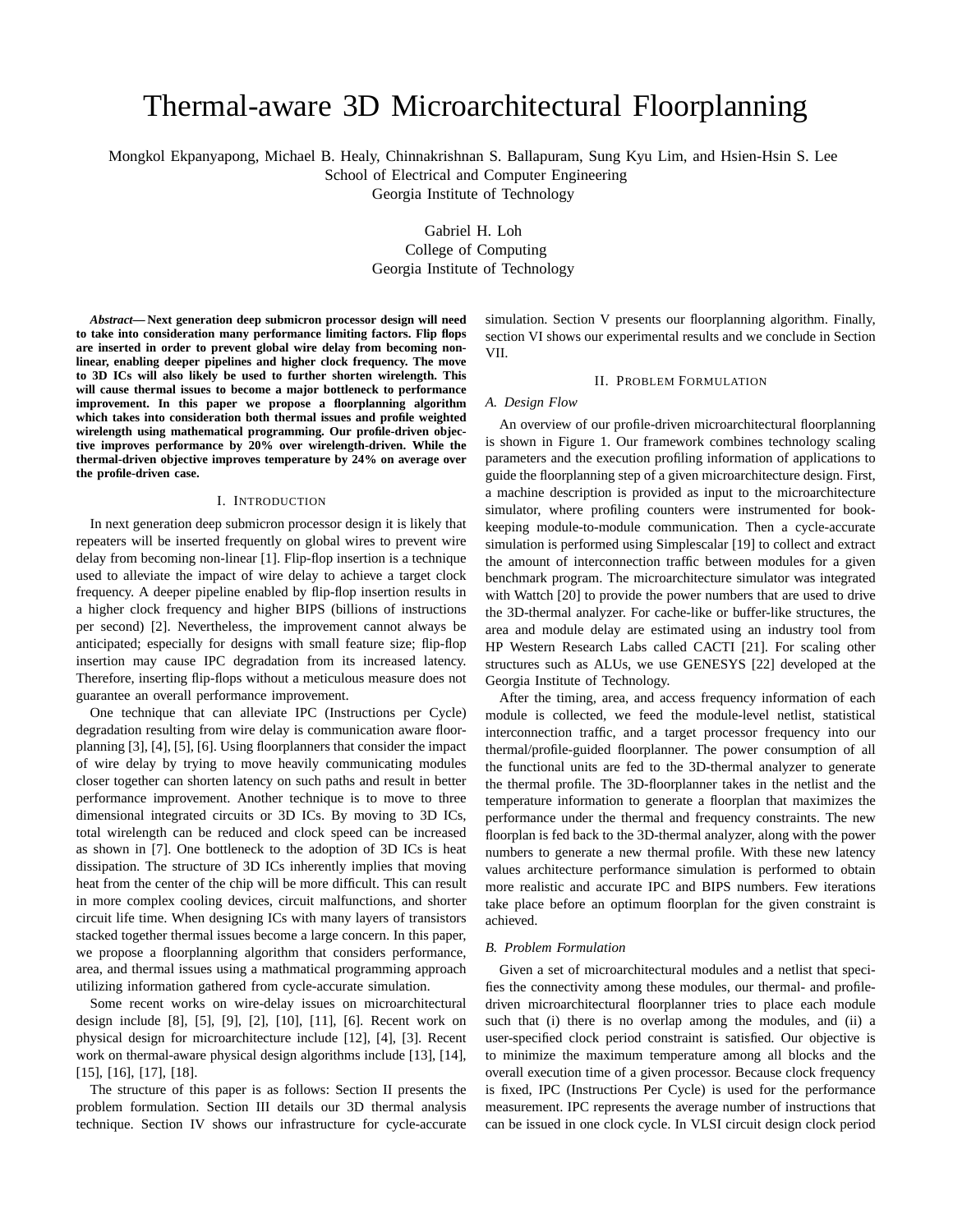

Fig. 1. Overview of our thermal-aware 3D microarchitectural fborplanning framework.

is used to evaluate the quality of Logic Synthesis and Physical Design solutions. This is equivalent to the longest path delay.  $F$  (Clock frequency), which denotes the total number of cycles per second, is the reciprocal of clock period. Finally,  $BIPS = IPC \times F$  where  $F$  is in giga-hertz. In this paper, we maximize IPC under a clock frequency constraint so that overall BIPS is maximized.

## III. 3D THERMAL ANALYSIS

#### *A. 3D Power Analysis*

While collecting the interconnection traffic between modules power consuption for all the functional blocks was gathered cumulatively and stored for every hundred thousand cycles. This traffic activity collection and the dynamic power consumpton is collected only once during the whole experiment cycle. These power numbers are fed to the 3D-thermal analyzer that gives the thermal profile. The 3Dfloorplanner gives a new floorplan for the current thermal profile and module netlist based on the constraints. The new floorplan may have a different interconnect length between the modules. Therefore, interconnect power is calculated again based on the new lengths and added to the dynamic power consumption that was collected earlier. Wattch currently does not model global interconnect power. Hence it was modeled as a seperate module and is added to the dynamic power consumption. Here, it is safely assumed that the dynamic power consumption still remains the same even with different floorplans, as the activity factor does not change with the position of the modules. The activity factor is dependent on the program behavior rather than the position of the modules.

# *B. 3D Thermal Analysis*

For thermal analysis we use a 3D resistor mesh [13], [23] as shown in Figure 2. Our floorplanning algorithm does not require precise temperature values to successfully minimize chip temperature profile. Therefore, we use a simplified thermal model during the floorplanning process to speed up the thermal calculation. Because we call the thermal model many times during floorplanning, this



Fig. 2. 3D grid of a chip for thermal modeling

can dramatically improve runtime. From this thermal model we get temperature numbers that are relatively accurate. This relativism is all we need for our optimization process. This model uses a nonuniform 3D themal resistor mesh where grid lines are defined at the centers of each architectural block being considered. These grid lines are defined for the  $X$  and  $Y$  directions and extend through the  $Z$  direction to form planes. The intersection of grid lines in the  $X$  and  $Y$  directions define the themal nodes of the resistor mesh. Each thermal node models a rectangular prism of silicon that may dissipate power if it covers some portion of a block. The total power of each block is distributed according to and among the x-y area of the nodes that that block covers. After the floorplanning is done we use a slower but more accurate finely spaced uniform grid to report the final temperature profile.

#### IV. SIMULATION INFRASTRUCTURE

The detailed microarchitecture used in our experiment is illustrated in Figure 3. Each functional block represents a module used by our floorplanner. For accurate performance prediction and optimization wires can no longer be isolated from architecture-level evaluation but must be modeled as *units* that consume power and have delays. Therefore, provisions were made to consider wire delays in our simulator. The existing simulator assumes that the communication latency between functional blocks is always one cycle; this no longer holds while operating at extremely high frequency given the increased wire delays and ever-growing die areas. For performance evaluation we use the information provided by the floorplanner to derive essential simulation parameters such as pipeline depth and communication/forwarding latencies. The inter module latency is a function of the distance and number of flip flops between modules. If the floorplan has been optimized for clock speed, the pipeline depth of the processor reflects it. In our experiments, we expect an improvement in performance (from architectural simulation) if the frequency of forwarding traffic between units are included in our floorplan formulation. The profile-driven floorplanning tries to place highly communicating modules closer together, minimizing their latencies as a function of distance.

The approch used here is general enough to take in many different configuartions. For the sake of expediency one configuration was chosen for experimentation. This configuration is enumerated here. The machine width is 8. We use 512 entry branch prediction, branch table, and reorder buffers, 8 KB Level 1 instruction and data cache, 128 KB Level 2 unified cache, 2 MB Level 3 unified cache, 128 entry instruction and data transfer look-aside buffers, 8 ALUs, 4 FPUs, and 128 entry load store queue.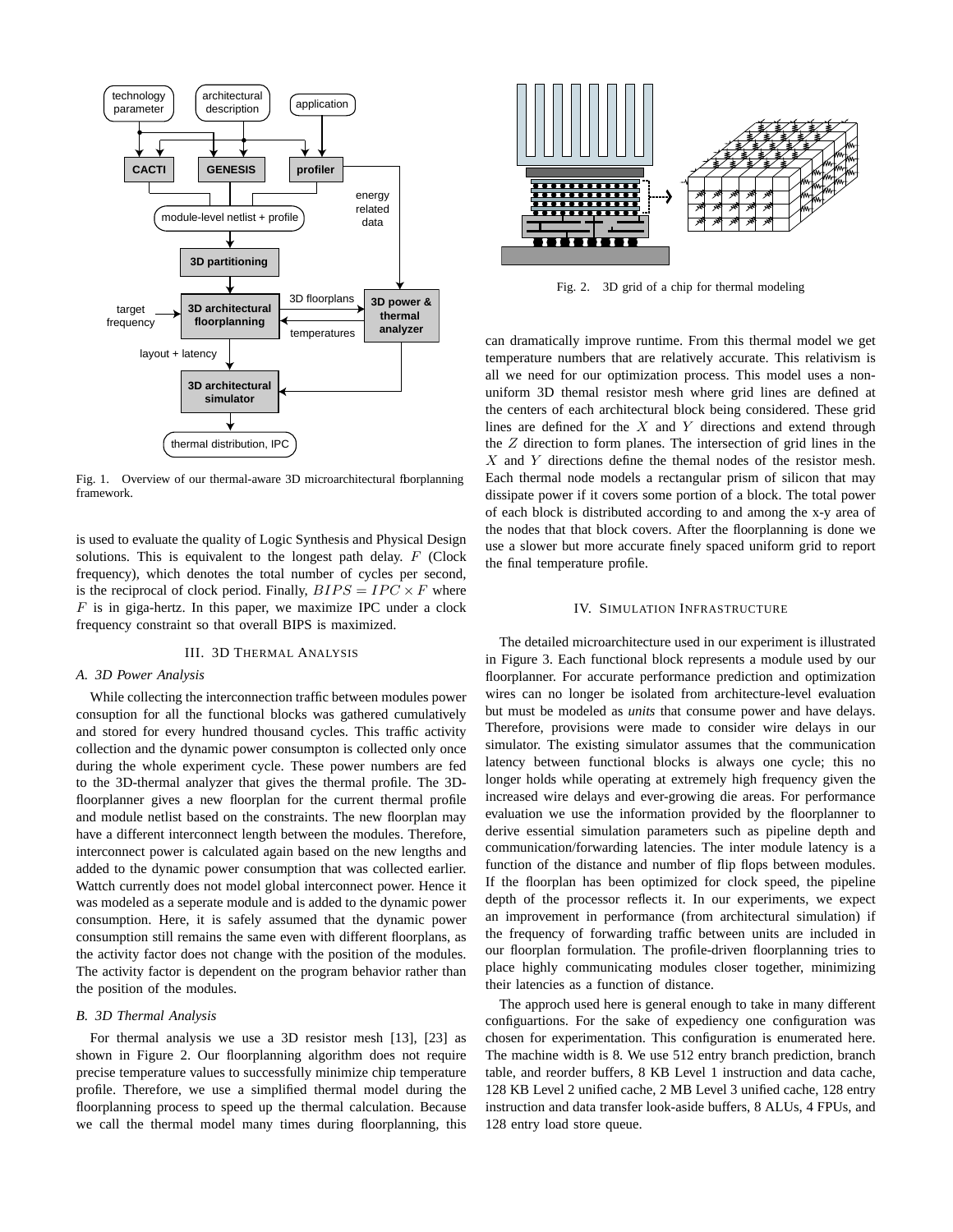

Fig. 3. Processor microarchitecture model.

# V. THERMAL-AWARE 3D PARTITIONING AND FLOORPLANNING

#### *A. 3D Partitioning*

We perform partitioning using the FM [24] algorithm. Due to the imbalance between module sizes some modules, such as the L3 cache, have to be removed before calling the FM algorithm. To improve the IPC of the system modules that have a lot of communication must be placed in different layer so that access time can be reduced. To accomplish this we first create pseudo edges between all modules. If two modules have no connection to each other the weight of that pseudo edge is set to one. If two modules have a lot of normalized traffic (the maximum number is one)  $\lambda$ , we set the weight of this pseudo edge to be  $1 - \lambda$ . Then we call the FM algorithm to balance each partition and minimize this pseudo weight.

#### *B. MILP (Mixed Integer Linear Program)-based 3D Floorplanning*

Figure 4 shows the MILP formulation of our thermal-aware 3D microarchitectural floorplanner. The variables used in this formulation are enumerated below. The objective of our ILP formulation (= Equation (1) is a weighted sum of performance-, thermal-, and area-related terms. The *weighted delay* of an edge  $(i, j)$  is defined to be  $\lambda_{ij} \cdot z_{ij}$ , where the weight  $\lambda_{ij}$  is based on module access frequency.  $z_{ij}$  is the number of FFs on the wire. The second term in our objective is thermal-related. We try to separate two hot blocks as much as possible by minimizing  $(1 - T_{ij})(X_{ij} + Y_{ij})$ . The final term minimizes area, where  $X_{max}$  is the maximum among all x values. Since minimizing  $X_{max}Y_{max}$  is non-linear, we try to minimize only  $X_{max}$ . By letting A be the aspect ratio of the chip  $AX_{max}$  is greater than all y values.  $U_1$ ,  $U_2$ , and  $U_3$  are user defined parameters to weight among performance, thermal, and area objectives, respectively.

Let  $N$  denote the set of all flexible modules, and  $E$  denote the set of directed edges, where a directed edge  $(i, j)$  represents a wire from module  $i$  to module  $j$ . Let  $H$  be the height (maximum number of layers) of the 3D IC. Let  $T_{ij}$  denote the normalized product of the temperature of module i and j. Let  $\alpha$  be the repeated wire delay per  $mm<sup>1</sup>$ ,  $\beta$  is via delay<sup>2</sup>, and  $\lambda_{ij}$  be the statistical traffic on wire  $(i, j)$ , i.e., the normalized access counts from module i to module j.  $g_i$  is the delay of module i.  $w_{min,i}$  and  $w_{max,i}$  denote the minimum and maximum half width of module  $i$ , respectively. The area of module i is denoted by  $a_i$ . Finally,  $f_{ij}$  is the number of flip-flops on wire  $(i, j)$  in the given microarchitectural design.

Let  $C = 1/F$  denote the target cycle period of the given microarchitectural design, which is an input to our floorplanner. In the MILP model, we need to determine the values for the following decision variables:  $x_i$ ,  $y_i$ ,  $l_i$ ,  $w_i$ ,  $h_i$ , and  $z_{ij}$ . Let  $(x_i, y_i)$  denote the location of the center of module i in  $\mathbb{R}^2_+$  space.  $l_i$  is the level of module i where there are from 1 to H levels.  $X_{ij}$ ,  $Y_{ij}$ , and  $L_{ij}$ represent  $|x_i - x_j|$ ,  $|y_i - y_j|$ , and  $|l_i - l_j|$  between module i and j, respectively.  $X_{max}$  is the maximum value among all  $x_{ij}$ . A is the aspect ratio of the chip.  $z_{ij}$  is the number of flip-flops on wire  $(i, j)$  after FF insertion.  $w_i$  and  $h_i$  denote the half width and the half height of module *i*, respectively.

Constraint (2) is obtained from the definition of latency. If there is no FF on a wire  $(i, j)$ , the delay of this wire is calculated as  $d(i, j) = \alpha(X_{ij} + Y_{ij}) + \beta L_{ij}$ . Then,  $g_i + d(i, j)$  represents the latency of module  $i$  accessing module  $j$ . Since  $C$  denotes the clock period constraint,  $(g_i + d(i, j))/C$  denotes the minimum number of FFs required on  $(i, j)$  in order to satisfy C. Absolute value on x, y, and l distance are given in  $(3)$ – $(5)$ . To minimize the total area (6) constrains maximum value of all  $x$  and  $y$  locations by assuming that the aspect ratio of the chip is  $A$ . Constraint  $(7)$  requires that we do not remove any existing FFs from the wires. Constraints (8)– (11) represent relative positions among the modules and are used to guarantee that two modules will not be overlapped. (12) calculates  $e_{ij}$ . If  $e_{ij}$  is one then two modules are in diffent levels and can be overlapped otherwise the modules are in the same level and cannot be overlapped. Constraint (13) specifies the possible range of the half width of each module. (14) is a non-negative constraint for the module location.  $l_i$  represents the level of modules i as shown in (15). (16) states that  $(c_{ij}, d_{ij}, e_{ij})$  are binary variables.  $c_{ij}, d_{ij}, e_{ij}$ denote the relative positions of the blocks, i.e. left, right, top, bottom, up, down. Finally, (17) specifies that the number of flip-flops must be an integer. Also note that  $M$  is a sufficiently large number.

### *C. Linear Relaxation*

The MILP floorplanning problem is NP-hard and requires prohibitive runtime to obtain a legal solution. Specifically,  $z_{ij}$ ,  $c_{ij}$ ,  $d_{ij}$ ,  $e_{ij}$ , and  $l_{ij}$  are the only integer variables. To remedy this problem, we relax MILP into Linear Programming (LP) model as follows.<sup>3</sup> We adopt a partitioning method similar to the one described in [25] to obtain  $l_{ij}$ . To relax the integrality while maintaining the feasibility and staying close to the optimal solution we first relax the integrality of  $z_{ij}$  to be a real number. We also solve several linear programming problems to determine the relative positions among the modules, i.e.,  $c_{ij}$  and  $d_{ij}$ . If these  $c_{ij}$ ,  $d_{ij}$ , and  $e_{ij}$  are used in Equation (10) and (11), and  $l_{ij}$  and  $z_{ij}$  can take real values, our MILP model shown in Figure 4 becomes a Linear Program.

Our thermal-aware 3D floorplanning algorithm consists of multiple iterations, where at each iteration a cutline is inserted to divide a region (alternatively called a block) into two sub-blocks. We start the algorithm by creating a large block containing all modules for each layer. At each iteration, we choose a block, divide it into two sub-blocks, and perform module floorplanning again so that the thermal/performance objective is further minimized. At the beginning of each iteration, we call thermal analysis to get temperature profile. Note that because of the bipartitioning method, the number of call to

<sup>&</sup>lt;sup>1</sup>Based on the predicted values of resistance, capacitance and other parasitic parameters from [1], repeated wire delay is approximated to be  $80pS/mm$ for  $30nm$  technology. Note that a FO4 gate delay for  $30nm$  is approximately 17pS.

<sup>&</sup>lt;sup>2</sup>The via length and  $\beta$  are small, hence via delay is negligible

 $3$ If a near-optimal solution is required, MILP is the better approach than LP. However, ILP in general requires an excessive amount of computational power to solve.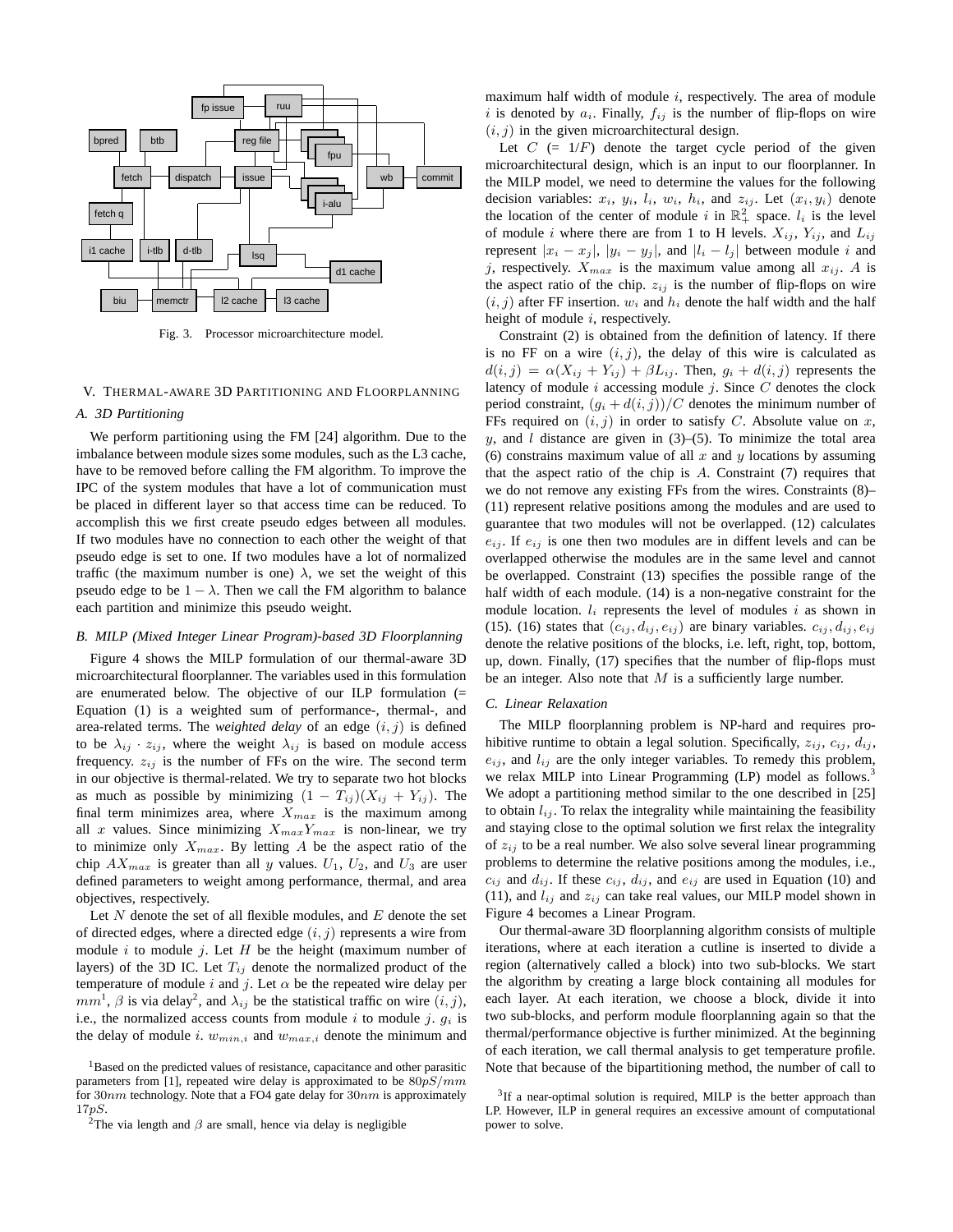MILP Formulation

Minimize 
$$
\sum_{(i,j)\in E} (U_1 \times \lambda_{ij} z_{ij} + U_2 \times (1 - T_{ij})(X_{ij} + Y_{ij}) + U_3 \times X_{max})
$$
 (1)

Subject to:

$$
z_{ij} \geq \frac{g_i + \alpha (X_{ij} + Y_{ij}) + \beta L_{ij}}{C}, (i, j) \in E
$$
 (2)

$$
X_{ij} \geq x_i - x_j \text{ and } X_{ij} \geq x_j - x_i, \ (i, j) \in E
$$
 (3)

$$
Y_{ij} \geq y_i - y_j \text{ and } Y_{ij} \geq y_j - y_i, \ (i, j) \in E
$$
 (4)

$$
L_{ij} \ge l_i - l_j \text{ and } L_{ij} \ge l_j - l_i, \ (i, j) \in E
$$
\n
$$
(5)
$$

 $X_{max} \geq x_i$  and  $A X_{max} \geq y_i, i \in N$  (6)

$$
z_{ij} \geq f_{ij}, \ (i,j) \in E \tag{7}
$$

 $x_i + w_i \leq x_j - w_j + M(c_{ij} + d_{ij} + e_{ij}), \ i < j \in N$  (8)  $-w_i \geq x_i + w_i - M(1 + c_{ii} - d_{ii} + e_{ii}), i < j \in N$  (9)

$$
y_i + m_i w_i + k_i \leq y_j - m_j w_j - k_j + M(1 - c_{ij} + d_{ij} + e_{ij}), \ i < j \in N
$$
 (10)

$$
y_i - m_i w_i - k_i \geq y_j + m_j w_j + k_j - M(2 - c_{ij} - d_{ij} + e_{ij}), \ i < j \in N
$$
 (11)

$$
e_{ij} \geq \frac{L_{ij}}{I'} \text{ and } e_{ij} \leq L_{ij}, \ (i,j) \in E
$$
 (12)

 $\frac{U_{ij}}{H}$  and  $e_{ij} \le L_{ij}, \ (i,j) \in E$  (12)  $w_{min,i} \leq w_i \leq w_{max,i}, i \in N$  (13)  $x_i, y_i \geq 0, i \in N$  (14)  $l_i \in \{1, 2, ..., H\}, i \in N$  (15)

$$
c_{ij}, d_{ij}, e_{ij} \in \{0, 1\}, i < j \in N
$$
  
\n
$$
z_{ij} \in \mathbb{N}, (i, j) \in E
$$
\n(16)

Fig. 4. Mixed integer linear programming model of our thermal-aware 3D microarchitectural floorplanning.

Thermal-aware 3D Floorplanning partition blocks into layers; Initialize  $B(1) = \{1\}, M_1(1) = N;$ for  $(u = 1$  to  $log_2 N$ ) Call Thermal Analysis for (*count* =1 to *run*) Choose a block  $j$  and divide it into two; Specify  $S_{ik}(u)$ ,  $(\bar{x}_{jk}, \bar{y}_{jk});$ Solve LP with cutline  $u$ ; Update  $B(u + 1)$ ,  $M_i(u + 1)$ ,  $r_i$ ,  $v_i$ ,  $t_i$ ,  $b_i$ ; Project best solution for  $u + 1$ ; Obtain  $c_{ij}$ ,  $d_{ij}$  from prior slicing floorplan; Solve MILP; return  $x_i$ ,  $y_i$ ,  $w_i$ ,  $h_i$ ,  $z_{ij}$ ;

Fig. 5. Description of our thermal-aware 3D fborplanning algorithm. We perform a top-down recursive bipartitioning and solve LP-based fborplanning at each iteration. We then solve MILP again after the last iteration using the slicing fborplanning result.

the temperature analysis can be minimized to only  $log N$ . During this process, the modules in the chosen block should be enclosed by the block boundaries; then the area-weighted mean  $(=$  center of gravity) among all modules in each sub-block corresponds the center of the sub-block. In addition, the user specified clock period  $C$  constraint needs to be satisfied, i.e., the longest combinational path delay should be less than C. We terminate the for loop when each block contains exactly one module. Lastly, we obtain the relative positions among the modules from the slicing floorplanner result and solve MILP (shown in Figure 4) again. This time, however, the MILP formulation becomes an LP since  $c_{ij}$  and  $d_{ij}$  are already determined and  $z_{ij}$  are still allowed to have non-integer values.

Figure 5 shows a description of our LP-based 3D slicing floorplanning algorithm. First we perform partitioning to obtain  $l_{ij}$ .  $B(u)$ denotes the set of all blocks at iteration u, and  $M_i(u)$  denotes the set of all modules currently in block j at iteration u.  $S_{ik}(u)$  is the set of modules assigned to the center of sub-block  $k$  ( $k \in \{1, 2\}$ ) contained in block  $j$  at iteration  $u$ . We denote the center of sub-block k contained in block j by  $(\bar{x}_{jk}, \bar{y}_{jk})$ . Finally, let  $r_j, v_j, t_j, b_j$  denote the right, left, top, and bottom boundary of block  $j$ . Note that each iteration can be repeated multiple times to obtain different slicing floorplans. This is due to the fact that there exists multiple solutions that satisfy the boundary and center of gravity constraints during each bipartitioning. Thus, we perform each bipartitioning several times and pick the best solution in terms of the total weighted wirelength for the next iteration. After the final slicing floorplan is obtained, we solve MILP again using  $c_{ij}$ ,  $d_{ij}$  we obtained from the slicing floorplan to obtain a more compact solution. We return  $x_i$ ,  $y_i$ ,  $w_i$ ,  $h_i$ , and  $z_{ij}$  as the final results of the thermal-aware 3D microarchitectural floorplanning.

Figure 6 shows the LP formulation for our thermal-aware 3d microarchitectural floorplanning, which is used at each iteration of our recursive bipartitioning-based (= slicing) floorplanning. At each iteration, a new cutline is inserted to divide a block into two subblocks while minimizing the total weighted wirelength is minimized. The block boundary constraints (18)–(21) require that all modules in the block be enclosed by these block boundaries. The center of gravity constraints  $(22)$ – $(23)$  require that the area-weighted mean (= center of gravity) among all modules in each sub-block corresponds the center of the sub-block. We also develop another LP-based floorplanning model in which we minimize the total wirelength and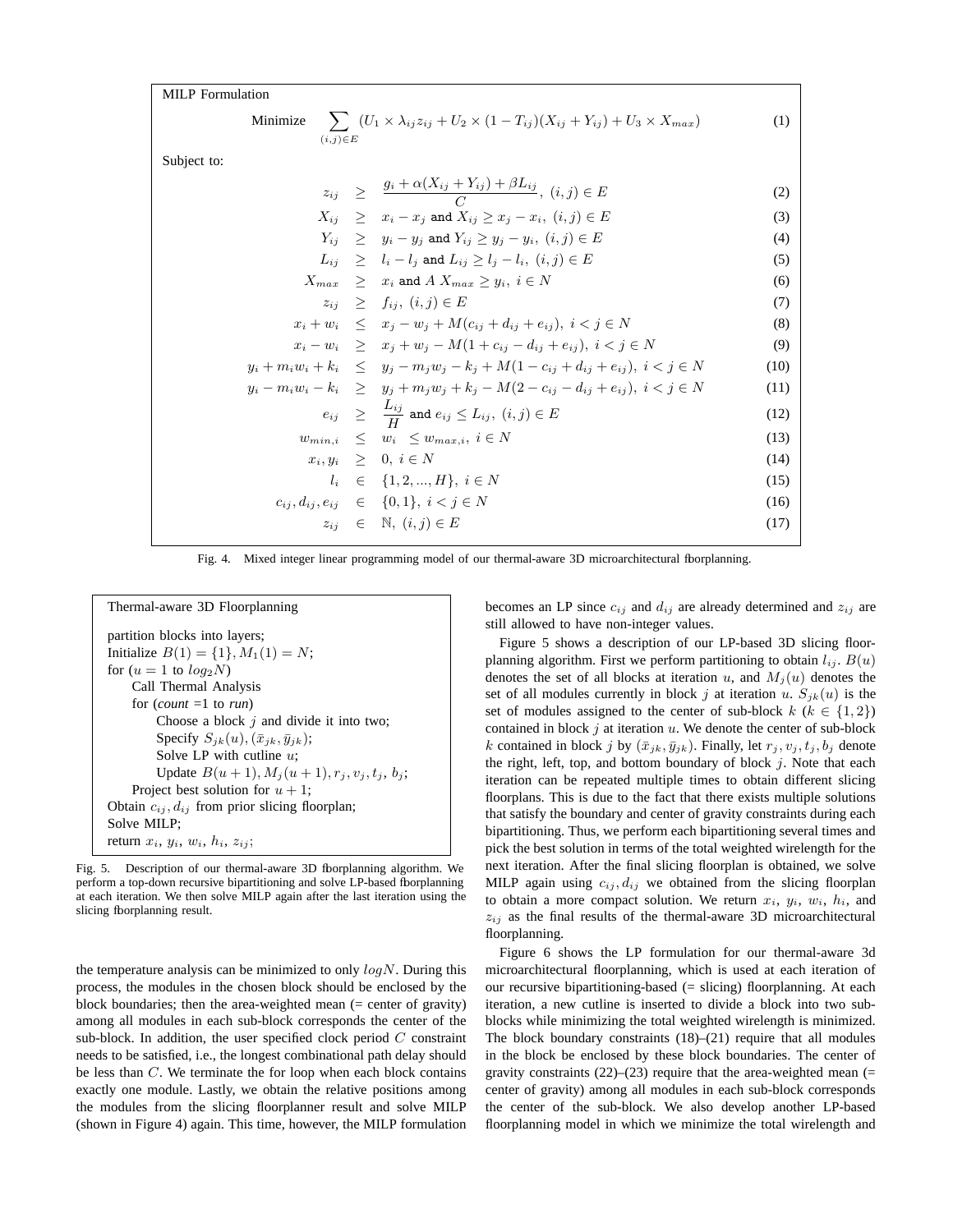LP Formulation

\nMinimize 
$$
\sum_{(i,j)\in E} (U_1 \times \lambda_{ij} z_{ij} + U_2 \times (1 - T_{ij})(X_{ij} + Y_{ij}))
$$

\nSubject to (2)—(7), (13)—(14) and the following:

\nIf module  $i$  and  $j$  are in the same level

\n
$$
x_i + w_i \leq r_j, \ i \in M_j(u), j \in B(u) \quad (18)
$$
\n
$$
x_i - w_i \geq v_j, \ i \in M_j(u), j \in B(u) \quad (19)
$$
\n
$$
y_i + m_i w_i + k_i \leq t_j, \ i \in M_j(u), j \in B(u) \quad (20)
$$
\n
$$
y_i - m_i w_i - k_i \geq b_j, \ i \in M_j(u), j \in B(u) \quad (21)
$$
\nAnd for  $k \in \{1, 2\}, j \in B(u)$ 

\n
$$
\sum_{i \in S_{jk}(u)} a_i x_i = \sum_{i \in S_{jk}(u)} a_i \times \bar{x}_{jk} \qquad (22)
$$

$$
\sum_{i \in S_{jk}(u)} a_i y_i = \sum_{i \in S_{jk}(u)} a_i \times \bar{y}_{jk}
$$
 (23)

Fig. 6. LP (Linear Programming) formulation of our thermal-aware 3D microarchitectural fborplanning. This LP is used to perform fborplanning at iteration  $u$  of the main algorithm shown in Figure 5.



Fig. 7. Performance versus Frequency Scaling for different numbers of layers

area only with the following objective:  $\sum_{(i,j)\in E} (X_{ij} + Y_{ij})$ . We also use area and performance-only algorithm that uses the following objective: $\sum_{(i,j)\in E} \lambda_{ij} z_{ij}$ .

# VI. EXPERIMENTAL RESULTS

We performed experiments on ten SPEC2000 benchmarks, six from the integer suite and four from the floating point, similar to [3]. The training input set was used for profile collection while the IPC performance results were gathered using the reference input set. Each simulation for the reference run was fast-forwarded by 200 million instructions and then simulated for 100 million instructions. Each simulation for training was fast-forwarded by 100 million instructions and then simulated for 100 million instructions. The main objective of moving to 3D ICs is to minimize wirelength such that the performance can be improved. Hence we select the largest configuration from [3] for our study. In addition, in [3], the authors also suggest that large/complex processores are more likely to benefit from profile driven floorplanning as used in this study.

First we show that, without the thermal constraint, by scaling the clock frequncy the inter-module communication latency is increased resulting in reduction of IPC despite the use of a good floorplanning



0 -0 gzip v pr mcf gap bzip2 twolf swim art equake lucas Av g. Fig. 9. Maximum Temperature algorithm. By moving to 3D ICs, in particular by increasing the number of layers in 3D ICs, the impact of the shortened communication path on IPC can be reduced, as shown in Figure 7.

Next we study the IPC improvement of four layer 3D ICs for profile driven (prof), wirelength driven (wl), thermal driven (therm), hybrid, and perfect floorplanning as shown in Figure 8. In perfect floorplanning, we assume that there is no wire delay and all modules can communicate with each other with latency depending only on gate delay. In other words, we assume that wire delay is zero. This is to show the upper bound of what floorplanning can do. From the figure, it can be seen that profile driven floorplaning can do a good job, very close to perfect floorplanning. The hybrid approach can do a little bit better than thermal and wirelength driven floorplanning.

In terms of thermal reduction, our thermal driven floorplanning can result in 24% reduction comparing with the profile driven approach as shown in Figure 9. Here we report maximum temperature where zero degrees is ambient temperature. Thermal driven floorplanning results in the best result among all four floorplanning objectives. In addition, wirelength driven floorplanning also performs well in terms of maximum temperature. This is because wirelength driven floorplanning tries to balance distance among all modules without favoring any single module. Profile driven, as expected, results in a bad thermal result. This is because performance and temperature are conflicting objectives. Therefore the user has the ability to make balanced tradeoffs with the parameters  $U_1$ ,  $U_2$ ,  $U_3$ . The hybrid approach also has higher temperature compared with thermal and wirelength driven floorplanning but good performance.

When considering wirelength the profile-driven approach increased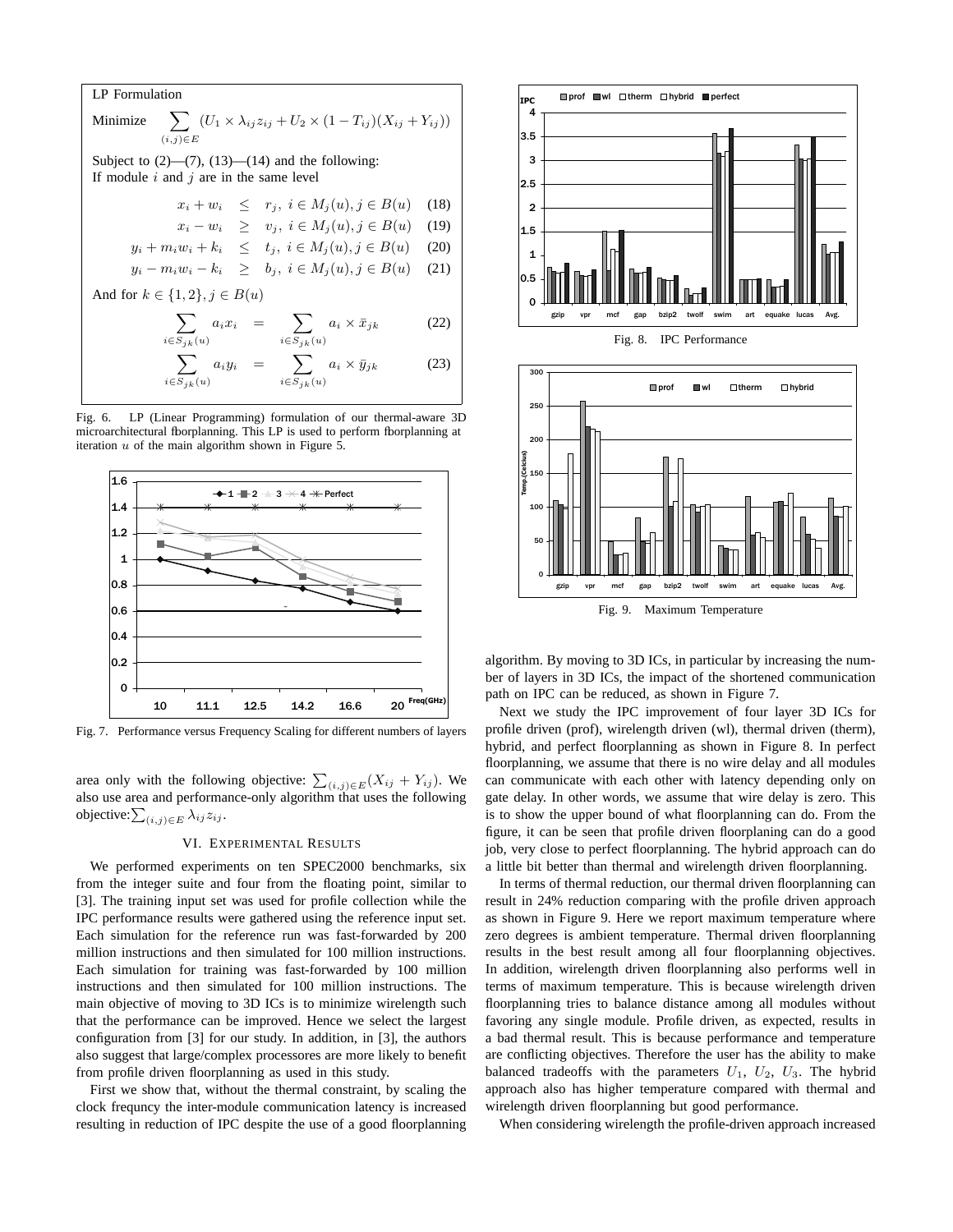

Fig. 10. Impact of number of layers on IPC, normalized values averaged across benchamrks



Fig. 11. Impact of number of layers on maximum temperature, normalized values averaged across benchmarks

wirelength by 49% on average, the thermal-driven approad increased wirelength by 35% on average, and the hybrid approach increased wirelength by 25% on average over the wirelength-driven case.

Next we study the impact of the number of layers on IPC as shown in Figure 10. By increasing the number of layers, profile driven floorplanning can reach the performance of perfect floorplanning faster compared with the other approaches. The hybrid approach can perform a little better compared with the thermal and wirelength driven approaches. By increasing the number of layers, all techniques result in the improvement of performance.

Finally, we study the impact on temperature when we increase the number of layers as shown in Figure 11. By increasing number of layers, the maxmimum temperature increases at a high rate. High temperature can result in circuit malfunction. Profile driven floorplanning results in a high temperature increase rate and has to be used with caution. The graph also demonstrates that thermal driven floorplanning results in the slowest rate of temperature increase.

Each of the benchmarks requires approximately 2 hours of CPU time on Pentium Xeon 2.4 GHz dual processor systems. The majority of that time is devoted to simulation.

# VII. CONCLUSIONS

Here we study the impact of next generation microprocessor design by combining many proposed techniques to reduce wire delay impact. We show that by moving to multi-layer 3D ICs and profile driven floorplanning, it can help increase performance of next generation microprocessor. However by moving to 3D ICs, thermal will become

the issue and it can result in circuit breakdown if designers do not aware of it. Here we propose thermal driven floorplanning that can result in 24% maximum temperature reduction comparing with profile driven floorplanning approach. In addition, we also propose hybrid approach that consider thermal and performance issue. In addition, we belive that there are still more room for this hybrid approach improvement and warrant further research.

#### **REFERENCES**

- [1] R. Ho, K. W. Mai, and M. A. Horowitz, "The Future of Wires," *Proceedings of the IEEE*, 2001.
- [2] W. Liao and L. He, "Full-chip interconnect power estimation and simulation considering concurrent repearter and flp-fbp insertion," in *Proc. IEEE Int. Conf. on Computer-Aided Design*, 2003.
- [3] M. Ekpanyapong, J. Minz, T. Watewai, H.-H. Lee, and S. K. Lim, "Profile-guided microarchitectural floorplanning for deep submicron processor design," in *Proc. ACM Design Automation Conf.*, 2004.
- [4] C. Long, L. Simonson, W. Liao, and L. He, "Floorplanning optimization with trajectory piecewise-linear model for pipelined interconnects," in *Proc. ACM Design Automation Conf.*, 2004.
- [5] J. Cong, A. Jagannathan, G. Reinman, and M. Romesis, "Microarchitecture evaluation with physical planning," in *Proc. ACM Design Automation Conf.*, 2003.
- [6] W. Gosti and et al., "Wireplanning in Logic Synthesis," in *Proc. IEEE Int. Conf. on Computer-Aided Design*, 1998.
- [7] R. Zhang, K. Roy, C.-K. Koh, and D. B. Janes, "Stochastic interconnect modeling, power trends, and performance characterization of 3 dimensional circuits," *IEEE Trans. on Electron Devices*, vol. 4, 2001.
- [8] V. Agarwal, M. S. Hrishikesh, S. W. Keckler, and D. Burger, "Clock Rate versus IPC: The End of the Road for Conventional Microarchitectures," in *Proc. IEEE Int. Conf. on Computer Architecture*, 2000.
- [9] P. Cocchini, "Concurrent flp-fbp and repeater insertion for high performance integrated circuits," in *Proc. IEEE Int. Conf. on Computer-Aided Design*, 2002.
- [10] K. Sankaralingam, V. A. Singh, S. W. Keckler, and D. Buger, "Routed Inter-ALU Networks for ILP Scalability and Performance," in *Proc. IEEE Int. Conf. on Computer Design*, 2003.
- [11] J. Cong, Y. Fan, G. Han, X. Yang, and Z. Zhang, "Architecture and synthesis for on-chip multi-cycle communication," *IEEE Trans. on Computer-Aided Design of Integrated Circuits and Systems*, pp. 550– 564, 2004.
- [12] M. Casu and L. Macchiarulo, "Floorplanning for throughput," in *Proc. Int. Symp. on Physical Design*, 2004.
- [13] C. Tsai and S. Kang, "Cell-level placement for improving substrate thermal distribution," *IEEE Trans. on Computer-Aided Design of Integrated Circuits and Systems*, 2000.
- [14] C. N. Chu and D. F. Wong, "A matrix synthesis approach to thermal placement," *IEEE Trans. on Computer-Aided Design of Integrated Circuits and Systems*, 1998.
- [15] B. Goplen and S. Sapatnekar, "Efficient thermal placement of standard cells in 3D ICs using a force directed approach," in *Proc. IEEE Int. Conf. on Computer-Aided Design*, 2003.
- [16] S. Das, A. Chandrakasan, and R. Reif, "Timing, energy, and thermal performance of three-dimensional integrated circuits," in *Proc. Great Lakes Symposum on VLSI*, 2004.
- J. Cong, J. Wei, and Y. Zhang, "A thermal-driven floorplanning algorithm for 3D ICs," in *Proc. IEEE Int. Conf. on Computer-Aided Design*, 2004.
- [18] K. Skadron, M. Stan, W. Huang, S. Velusamy, K. Sankaranarayanan, and D. Tarjan, "Temperature-aware microarchitecture," in *Proc. IEEE Int. Conf. on Computer Architecture*, 2003, pp. 2–13.
- [19] T. M. Austin, "Simplescalar tool suite," http:/www.simplescalar.com.
- [20] D. Brooks, V. Tiwari, and M. Martonosi, "Wattch: a framework for architectural-level power analysis and optimizations," in *Proceedings of the 27th annual international symposium on Computer architecture*, 2000.
- [21] P. Shivakumar and N. P. Jouppi, "CACTI 3.0: An Integrated Cache Timing, Power, and Area Model," HP Western Research Labs, Tech. Rep. 2001.2, 2001.
- [22] J. C. Eble, V. K. De, D. S. Wills, and J. D. Meindl, "A Generic System Simulator (GENESYS) for ASIC Technology and Architecture Beyond 2001," in *Int'l ASIC Conference*, 1996.
- [23] G. Chen and S. Sapatnekar, "Partition-driven standard cell thermal placement," in *Proc. Int. Symp. on Physical Design*, 2003.